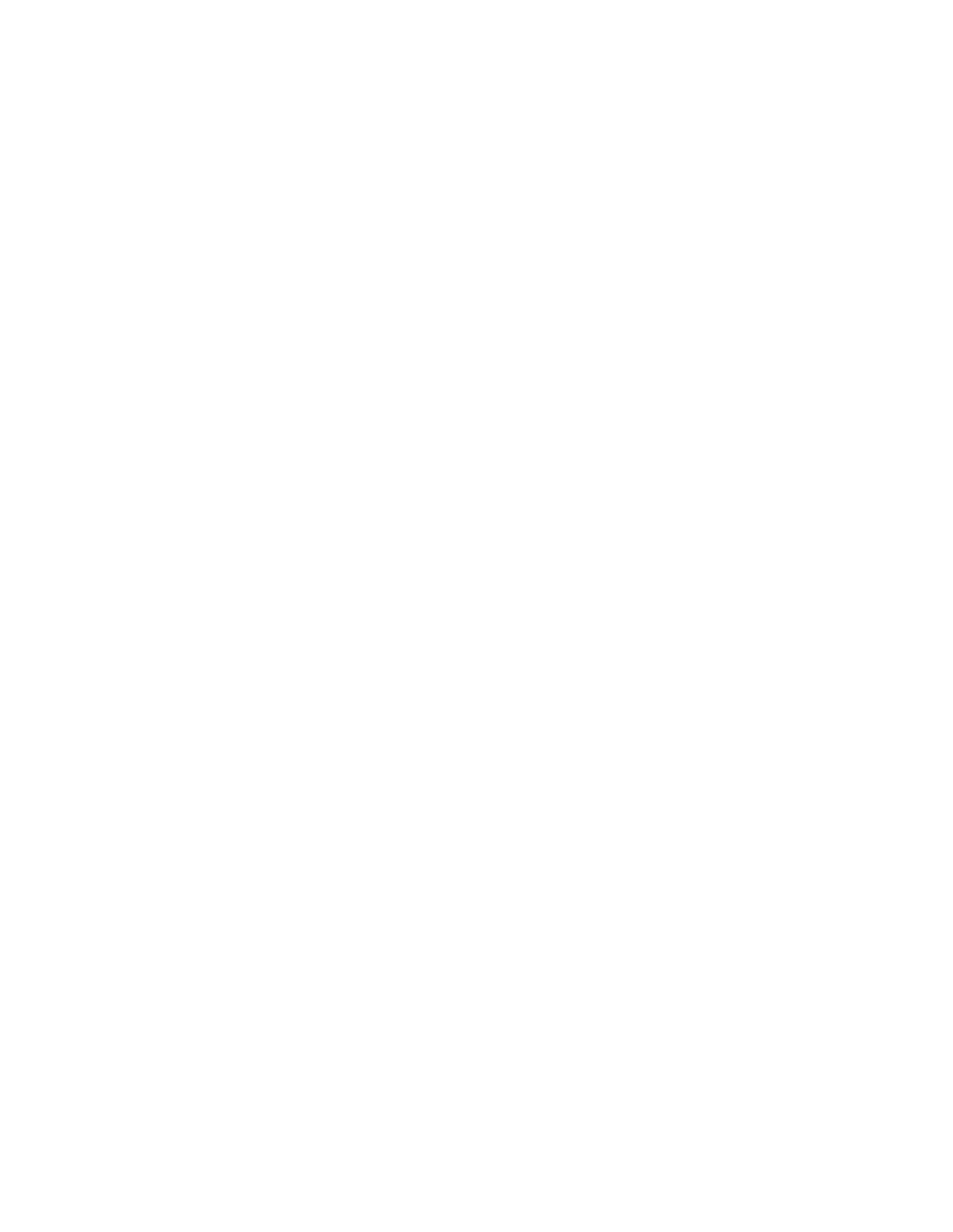## **Factors Contributing to Gentrification and Risk of Displacement**

Residents living in neighborhoods within strong-market cities such as Boston, New York, Seattle, San Francisco, and Washington, DC, are experiencing significant neighborhood change commonly known as gentrification.<sup>[1](#page-2-0)</sup> Neighborhood change is so rapid and intense in some historically middle-class neighborhoods that some label it "super-gentrification."[2](#page-2-1) To mitigate the potentially negative effects of such changes, longstanding community residents must organize and make their voices heard; in turn, governments and developers should work to include such residents in the planning of urban revitalization project from the outset: such inclusion will ensure the best outcomes for both longstanding residents and the community as a whole.

Research suggests that many factors contribute to the current levels of gentrification, including inadequate housing supply, global capital investment, bifurcation of the labor market, and an ever-shrinking middle class in strong-market cities. [3](#page-2-2) After a more detailed look at these key factors, this paper will discuss ways in which residents, governments, and developers can work together to include residents' voices in shaping the projects and policies that create and control gentrification.

## **Inadequate Housing Supply**

l

First, the housing supply in many strong-market cities has not kept up with the increasing demand, especially for middle-class households with children seeking quality housing. San Francisco, for example, has some of the highest housing costs in the United States. Low supply and high demand contribute significantly to San Francisco's affordable housing crisis. Statewide construction of market-rate and affordable housing has not kept up with housing demand since the 1970s. Currently the state is in the process of building roughly

<span id="page-2-0"></span> $<sup>1</sup>$  For the purposes of this paper I define gentrification as the process in which more affluent populations</sup> move into an area of less affluence, resulting in higher prices for goods, services, and housing. This process of neighborhood change may lead to involuntary or voluntary displacement. I use "neighborhood change" and "gentrification" interchangeably throughout the paper.

<span id="page-2-2"></span><span id="page-2-1"></span> $<sup>2</sup>$  Lees (2003) defines super-gentrification as "the transformation of already gentrified, prosperous and</sup> solidly upper-middle-class neighborhoods into much more exclusive and expensive enclaves." <sup>3</sup> Hutson (2016); Moretti (2012).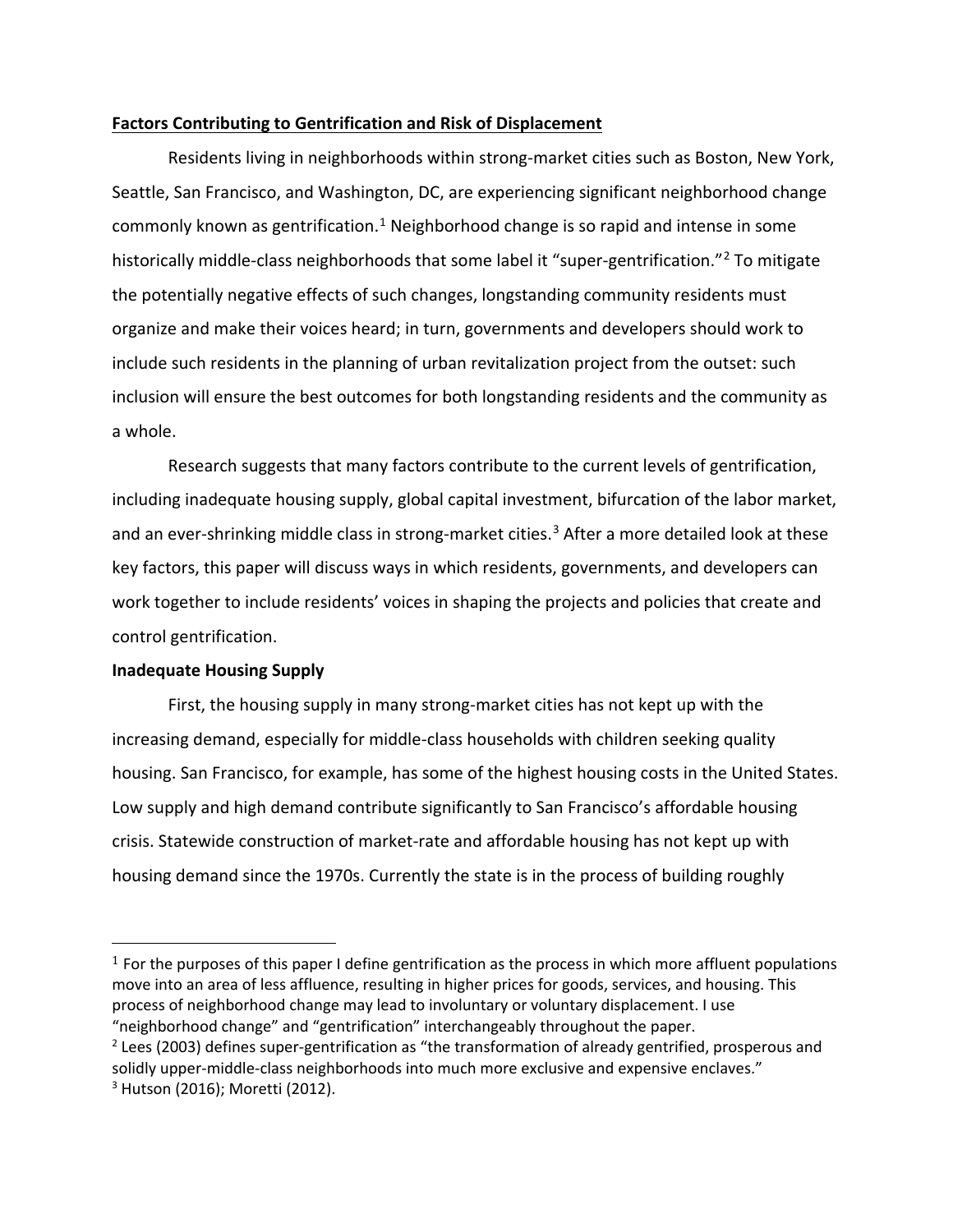100,000 to 140,000 units of housing per year, but in order to begin to address the high demand for housing, it is estimated that housing developers would need to build upwards of 230,000 units of housing annually.<sup>[4](#page-3-0)</sup> Increasing the supply of market-rate and affordable housing is especially challenging in cities like San Francisco where land values are high, resistance to largescale housing developments is fierce, environmental policies are stringent, and the cost of construction is higher compared to other places. [5](#page-3-1) The California Legislative Analyst's Office (LAO) concluded that a major factor preventing the increase of dense housing supply in coastal cities is communities' resistance to new housing; this resistance can be strong, and residents often use local land use authorities to slow or stop housing from being built. This especially burdens less affluent individuals and households.

A second factor contributing to housing costs within many strong-market cities has been the level of global capital investment into the housing market, by investors from Canada, China, Russia, South Korea, and elsewhere. New York City, for example, attracts billions of dollars of global capital into its real estate market. Most of this investment is for "market-rate" luxury housing that is beyond the reach of everyday New Yorkers. Annually, roughly \$8 billion is spent on luxury housing units (defined as costing more than \$5 million) in New York City, more than triple the amount of a decade ago, and over half of those sales in 2014 were to shell companies hiding the identity of the buyer. Perhaps one of the best examples of this phenomenon is the Time Warner Center in Manhattan, where recent sale prices for condominiums have averaged over \$15 million, and [6](#page-3-2)4 percent of the condominiums are owned by shell companies.<sup>6</sup>

In 2014, Canadian investors put \$3.4 billion into New York City real estate; they were followed by Chinese investors at \$3.35 billion, a 43 percent increase over 2013.<sup>[7](#page-3-3)</sup> Recently, Chinese-owned companies have spent billions purchasing New York City commercial and residential properties, even the historic Waldorf-Astoria Hotel for nearly \$2 billion.<sup>[8](#page-3-4)</sup> This investment appears to elevate real estate prices and attracts additional institutional investors

<span id="page-3-0"></span> <sup>4</sup> Taylor (2015).

<span id="page-3-1"></span> $<sup>5</sup>$  Ibid.</sup>

<span id="page-3-2"></span><sup>&</sup>lt;sup>6</sup> Story and Saul (2015).

<span id="page-3-3"></span> $<sup>7</sup>$  Solomont (2015).</sup>

<span id="page-3-4"></span><sup>8</sup> Dulaney (2015).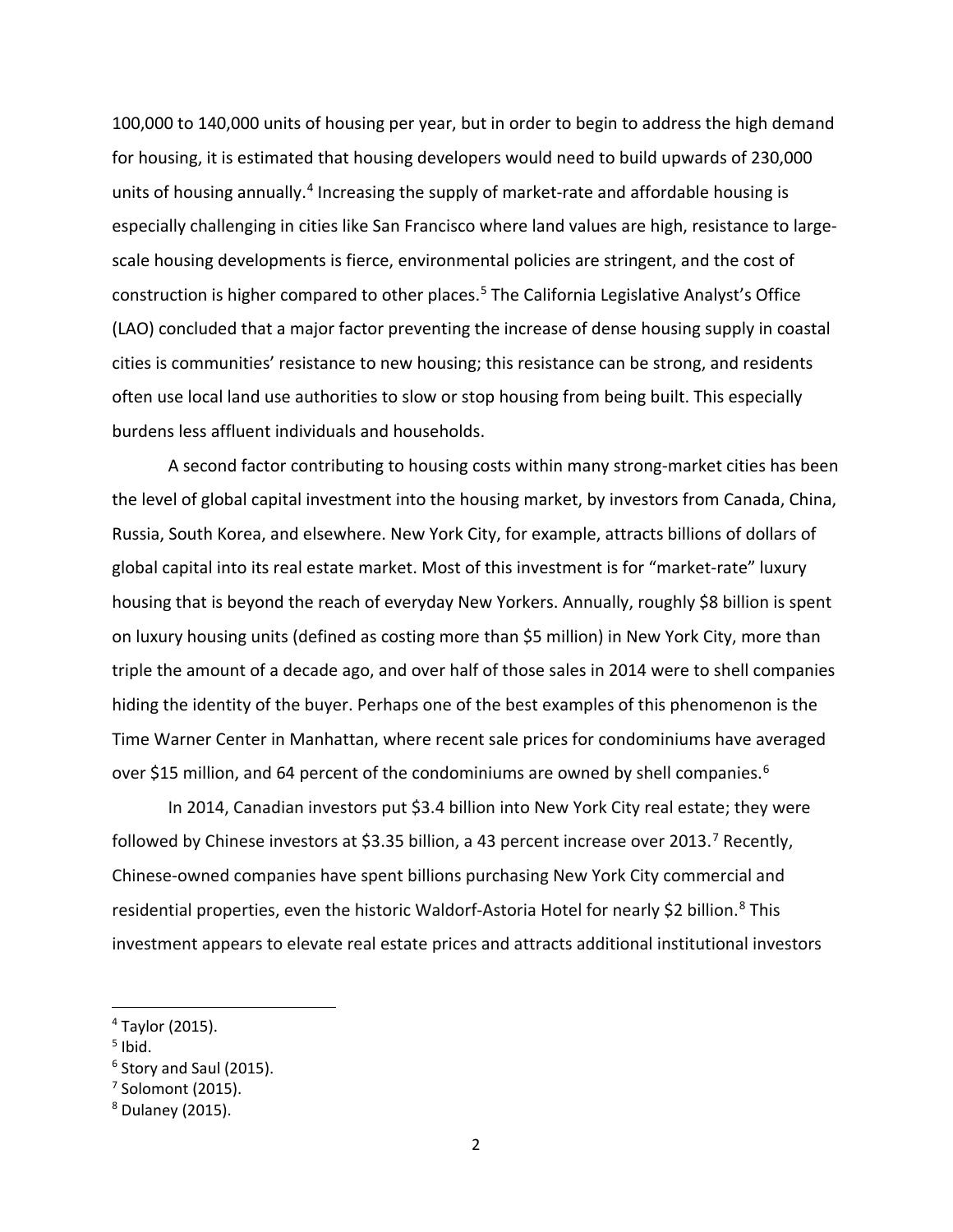(such as banks and private equity firms). The foreclosure crisis has also transferred ownership and wealth from working- and middle-class homeowners to large institutional investors.

## **Bifurcation of the Job Market and Shrinking of the Middle Class**

Many strong-market cities experiencing neighborhood change also have local economies fueled by high-skilled labor, investment capital, and entrepreneurial activity.<sup>[9](#page-4-0)</sup> These cities have witnessed significant job growth in information- and knowledge-based jobs in sectors such as biotechnology, engineering, medical research and services, software development, and pharmaceuticals, which require formal education and/or advanced skills.<sup>[10](#page-4-1)</sup> As a result, highskilled labor has migrated to these cities in search of economic and entrepreneurial opportunities. These same spaces are seeing a bifurcation in the labor market, with high paying, high-skilled jobs on one end and low-wage, lower-skilled jobs on the other end, leaving fewer of the jobs that have traditionally supported the middle class.

A shrinking middle-class contributes to neighborhood change. Nationally, middle-class wages have remained stagnant, making it hard for families and the less affluent to afford rising housing costs. In New York, for example, the income gap has widened and real wages have remained stagnant. Real wages have skyrocketed for those at the top of the income ladder (top 1 percent) and remained relatively flat for those at the bottom (lower 20 percent). According to a study from the City University of New York's (CUNY's) Graduate Center, between 1990 and 2010, median income for the top 1 percent of earners went from \$452,415 to \$716,625, an increase of nearly 34 percent; this group controlled roughly 54 percent of total household income. [11](#page-4-2) For those with incomes in the lower 20 percent, however, the increase was slight (\$13,140 to \$14,168); this group's share of total household income fell from 3.3 percent to 3 percent. The CUNY study also found that a pronounced income gap by race and ethnicity. New York City's non-Hispanic white population was the wealthiest out of all major race/ethnic groups in the City, and "had the largest share of their households in high income-earning

<span id="page-4-0"></span><sup>&</sup>lt;sup>9</sup> Moretti (2012).

<span id="page-4-1"></span> $10$  Ibid.

<span id="page-4-2"></span> $11$  Bergad (2014).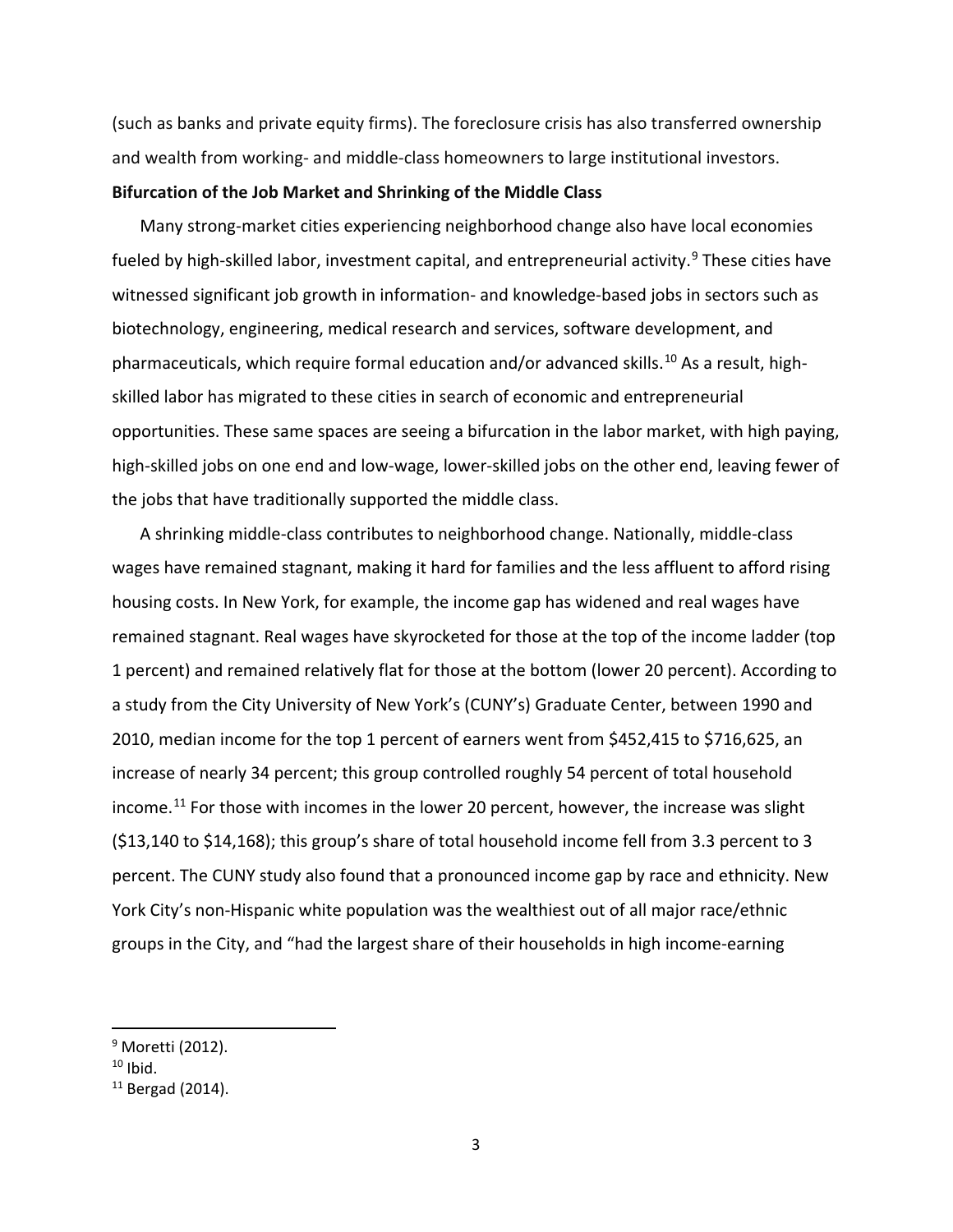categories."[12](#page-5-0) Forty-two percent of non-Hispanic white households earned more than \$100,000 yearly, whereas only 30 percent of Asian, 23 percent of non-Hispanic black, and 19 percent of Latino households earned more than \$100,000 in 2010.

Stagnant wages impact affordability for less affluent residents. Even though recent analysis suggests real wages for New Yorkers have inched up a bit,<sup>[13](#page-5-1)</sup> 42 percent of New York City families (or 2.7 million people) still cannot afford basic family needs.<sup>[14](#page-5-2)</sup> It is unlikely that the financial situations of New York City's most vulnerable populations will improve unless some aggressive policy changes are made.

Many of San Francisco's families are similarly situated. San Francisco has experienced a significant loss of middle-class, middle-skill, or middle-wage jobs. Manufacturing and blue-collar logistics jobs (i.e. shipping and receiving clerks; stock clerks; packagers and packers; industrial truck and tractor operators, etc.) do not pay a living wage or are disappearing. Firms in these lines of business once hired large numbers of employees and provided middle-class wages. For the small number of such firms who have remained in the city or within the region, wages have been stagnant or spiraled downward. Sectors which need technical-level (often community college) credentials are not paying middle-class wages as reliably as they once might have. Two good salaries are typically needed for a family to reach even the self-sufficiency wage for living in the city.<sup>[15](#page-5-3)</sup>

## **Risk of Environmental Gentrification**

More Americans are demanding sustainable development, <sup>[16](#page-5-4)</sup> a widely accepted strategy considered critical to combating climate change. [17](#page-5-5) Sustainable development includes transitoriented development—the creation of compact, mixed-use, pedestrian-oriented communities

<span id="page-5-0"></span> $12$  Bergad (2014), 16. The median income for non-Hispanic white households was \$80,500, compared with \$61,200 for Asians, \$55,386 for non- Hispanic Blacks, and \$42,840 for Latinos; see Bergad (2013), 10, table 2.

<span id="page-5-1"></span><sup>&</sup>lt;sup>13</sup> Fiscal Policy Institute (2015).

<span id="page-5-2"></span><sup>14</sup> Pearce (2014).

<span id="page-5-3"></span> $<sup>15</sup>$  Rubin, Hutson et al. (2015).</sup>

<span id="page-5-4"></span><sup>16</sup> Dowling (2000); Owen (2010); Nolon (2013).

<span id="page-5-5"></span><sup>&</sup>lt;sup>17</sup> Negron (2013).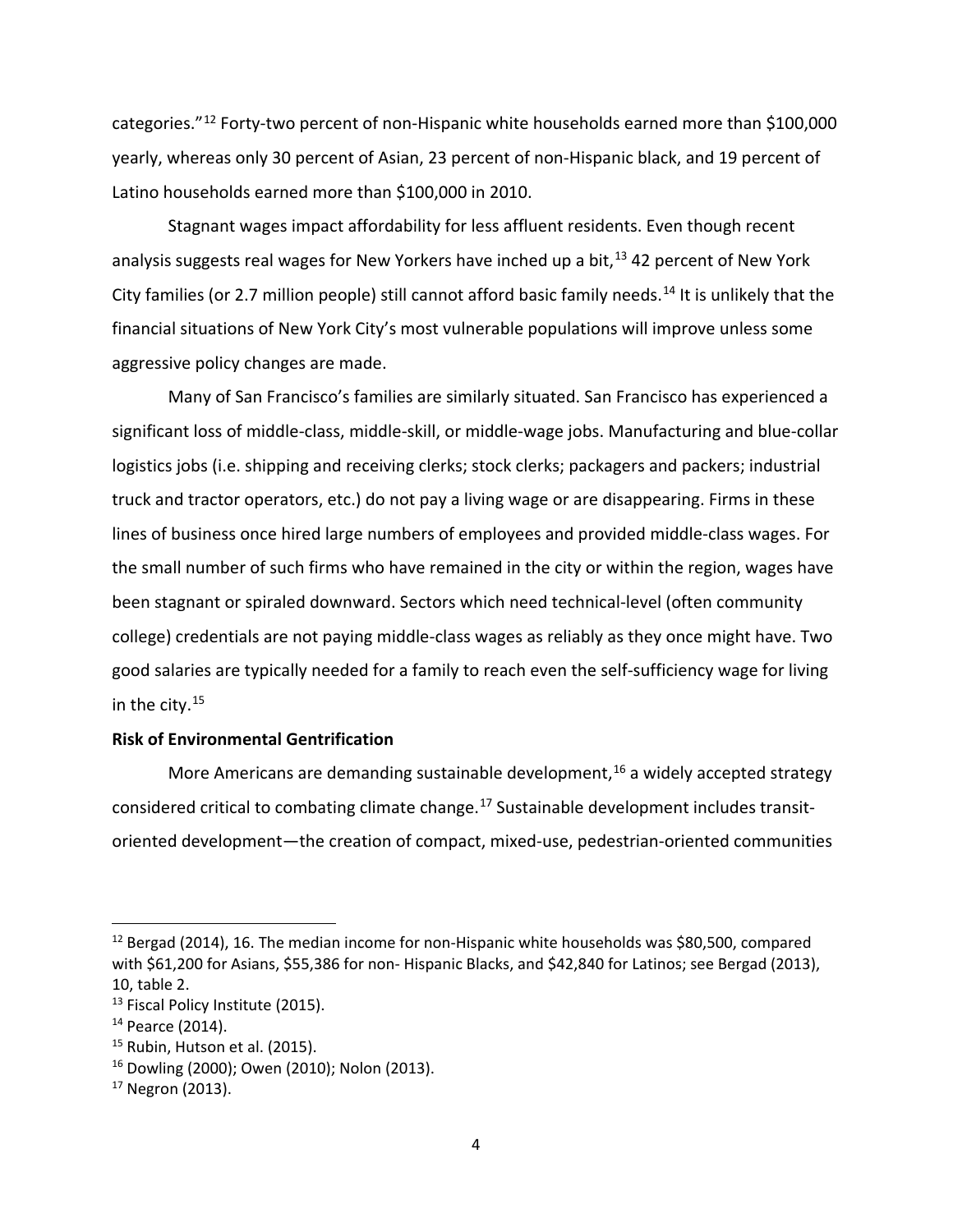located around public transit stations.<sup>[18](#page-6-0)</sup> Transit-oriented development appeals to people who want to live, work, and play in the same urban area.

Sometimes, however, a local government's efforts to promote environmentally sustainable urban revitalization can lead to what scholars have called environmental gentrification.<sup>[19](#page-6-1)</sup> The idea of environmental gentrification is not that all environmental activism causes gentrification, but rather that, in the absence of an explicit social justice framework, it can do so: state-sponsored sustainable urban development sometimes "appears as politically neutral planning that is consensual as well as ecologically and socially sensitive, [but] in practice it subordinates equity to profit-minded development."<sup>[20](#page-6-2)</sup> Put another way, such sustainability initiatives fail to meet their goals of promoting the principles of sustainability while also providing adequate community benefits to residents across the socioeconomic strata.<sup>[21](#page-6-3)</sup>

For example, planning to revitalize transit-rich, historically low-income neighborhoods to accommodate and attract high-density, market-rate, mixed-use development can indeed address blight, climate change, and improve the tax base; however, if the government fails to engage the community already living in the neighborhood early on in the process, or does so in a superficial or perfunctory way, outcomes for residents can be damaging and unjust. In such cases, without any conscious planning about how to keep pre-existing residents in place, large-scale developments and revitalization efforts can result in substantial demographic shifts.<sup>[22](#page-6-4)</sup> Any planning approach without a social justice framework can contribute to reproducing inequalities, burdening low-wage earners and the least educated, especially immigrants and marginalized people of color. [23](#page-6-5)

<span id="page-6-0"></span><sup>&</sup>lt;sup>18</sup> Reconnecting America (2007).

<span id="page-6-1"></span><sup>&</sup>lt;sup>19</sup> Checker (2011); Pearsall (2012).

<span id="page-6-2"></span><sup>&</sup>lt;sup>20</sup> Checker (2011), 212.

<span id="page-6-3"></span><sup>21</sup> Dooling (2009); Pearsall (2012).

<span id="page-6-4"></span><sup>&</sup>lt;sup>22</sup> Glass (1964); Smith (1996); Newman and Wyly (2006); Hammel and Wyly (2006).

<span id="page-6-5"></span> $23$  Smith (2002); Swyngedouw and Heynen (2003); Pearsall (2012).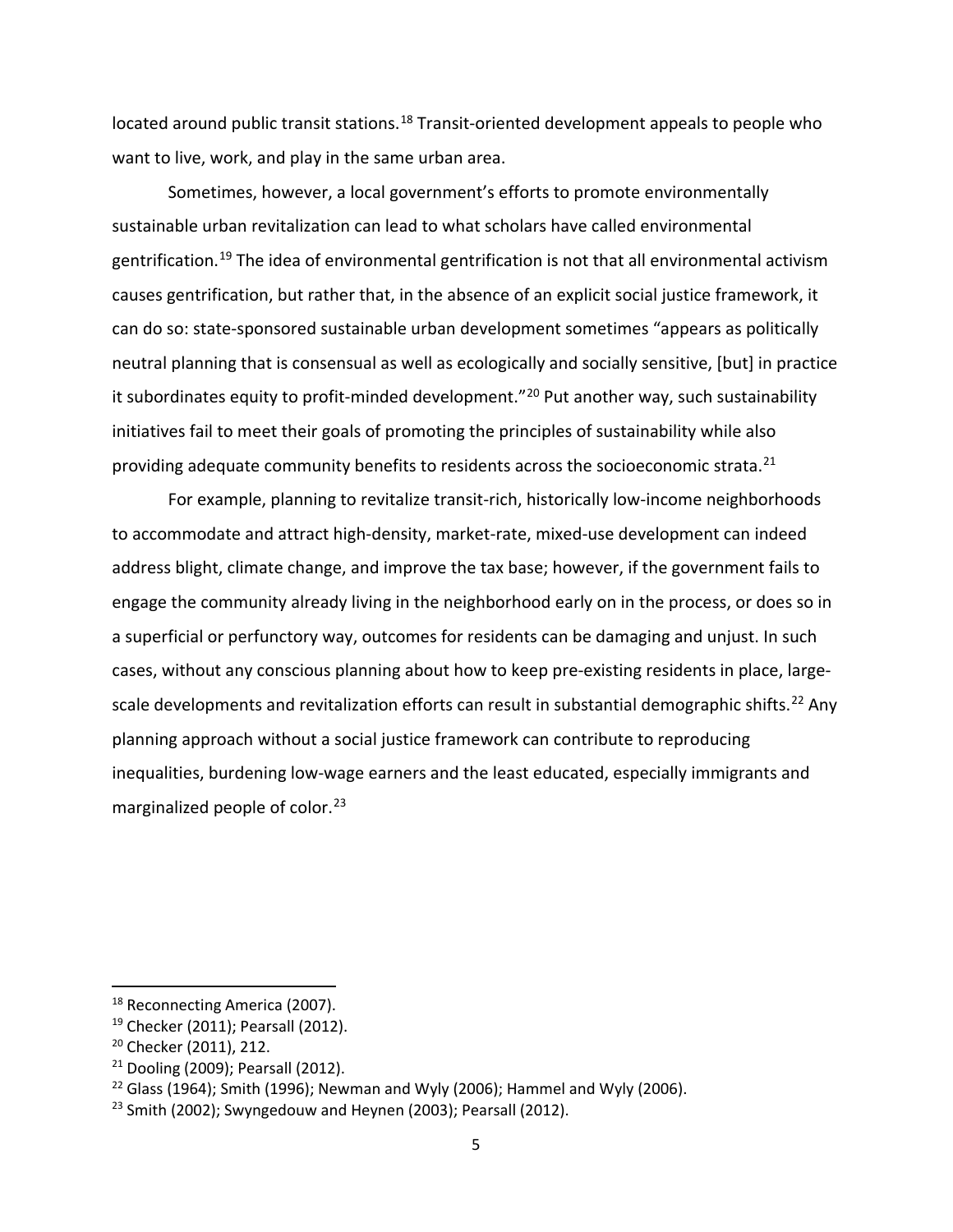# **Addressing the Challenge: Ensuring that Local Residents' and Advocates' Voices Are Represented and Reflected in Decisions About the Future of Gentrifying Neighborhoods**

In the face of the affordable housing crisis, economic restructuring, increased cost of living, and growing income inequality, residents can feel powerless and voiceless in planning and land use decisions. Especially in less-affluent racially and ethnically diverse communities, community organizing and coalition building at the grassroots level are therefore more important than ever. Such organizing can help diverse resident populations better articulate their needs and vision around economic, social, and environmental justice, and it can help the increase the financial, social, and political capital necessary to bring about positive change.

Community organizing and coalition building can also help increase community engagement, resulting in greater community capacity and political power for those affected by government decisions. Such organizing is necessary to give communities proper influence over elected officials' decision-making processes around housing, economic development, and the environment, especially in the face of financial and other private interests that also influence the democratic process. Community organizing can correct the unequal balance of power that often exists between historically marginalized residents and elected officials and government staff.

Finally, community organizing and coalition building enables local residents to forge important partnerships within and across the public and private sectors, connecting government, nonprofits, and firms. Such partnerships can more effectively highlight points of agreement and contention, resulting in more realistic strategies and policies that have a greater chance of being implemented at the city level. Multi-sector coalition building can also help avoid costly and time-consuming litigation that can be harmful for all parties involved, especially the most vulnerable city residents.

# **Community Organizing and Coalition Building to Mitigate the Negative Effects of Gentrification**

To ensure that their voices are represented in decisions about the future of gentrifying neighborhoods, it is important for local residents and their advocates to organize their own communities and to form broad-based multi-sector coalitions. Nationally, communities

6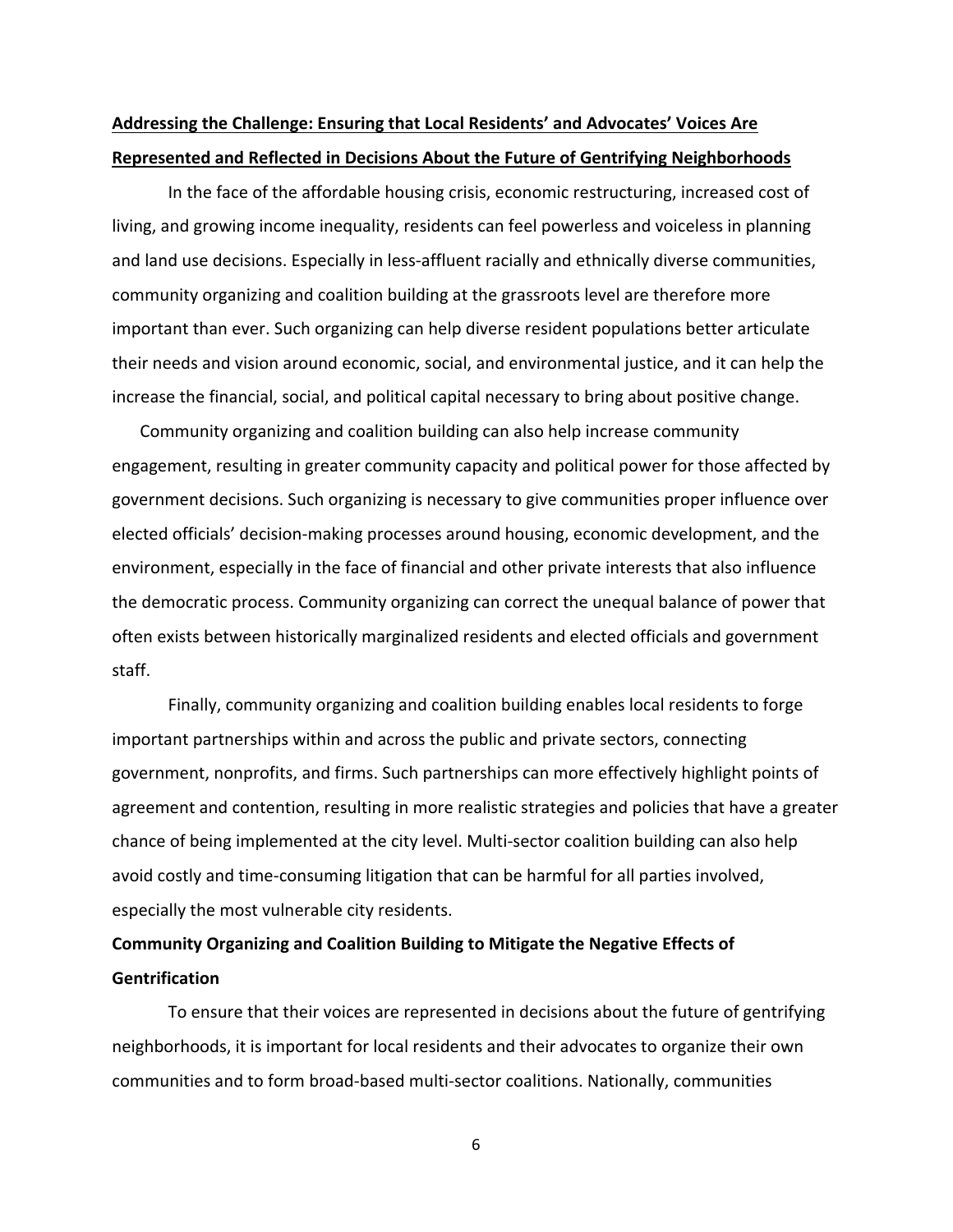experiencing high housing costs, intense gentrification, and displacement have formed or are forming community coalitions focused on protecting their interests and transforming their communities into sustainable healthy communities (defined as economically strong, environmentally clean, and socially just communities).<sup>[24](#page-8-0)</sup> These community coalitions are deploying new strategies, different from those used in the past, to fight against urban revitalization. They are not fighting to stop economic development and growth; rather, they are struggling to be a part of the new economic and social transformation taking place in their neighborhoods. [25](#page-8-1) They want to be "at the table" as equal and valued partners during the planning and development process. As a result, these community coalitions are pushing for the implementation of creative, place-based community development strategies to require private developers to construct affordable housing, create quality jobs, and invest in community programs and public education.<sup>[26](#page-8-2)</sup> In short, these community coalitions have focused on organizing their base, listening to community priorities, and building strong support from the ground up.

In Boston, for example, as development pressures and housing costs began to rise around the Longwood Medical and Academic Area, the Jamaica Plain Neighborhood Development Corporation and their partners were set on helping local residents gain access to affordable housing, but initially lacked a comprehensive strategy. After community meetings and outreach, the JPNDC-led coalition realized that quality jobs were also a high priority. The coalition then built a strong base of 28 organizations comprised of community residents and nonprofit organizations (educational and social service), enabling it to forge relationships with the major hospitals, the government, and the private sector to help provide low-income individuals (mostly women of color with children) access to better-quality jobs.<sup>[27](#page-8-3)</sup>

It is critical for community coalitions to act locally because so many of the key land use decisions that shape housing and environmental policies are made at the state and local levels. It is also critical that community coalitions articulate their needs and demands using an explicit

- <span id="page-8-2"></span> $26$  Ibid.
- <span id="page-8-3"></span> $27$  Ibid.

<span id="page-8-0"></span><sup>&</sup>lt;sup>24</sup> Hutson (2016).

<span id="page-8-1"></span> $25$  Ibid.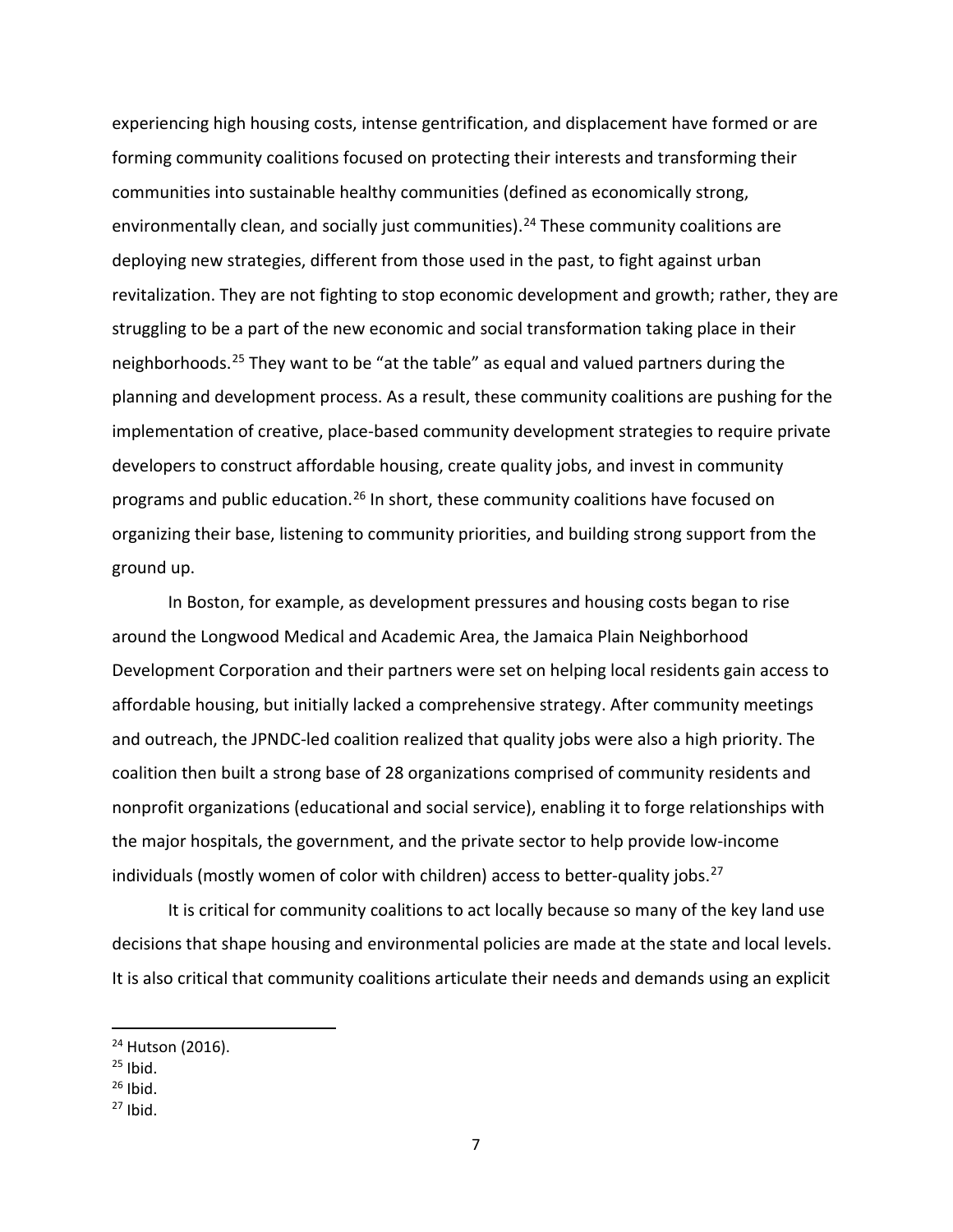environmental and social justice framework. Such a framework is not necessarily antidevelopment, but instead promotes development that fosters healthy communities; based on principles of sustainability and the circular economy, it supports local economic and community development, as well as the creation of inclusive affordable housing that fosters racially/ethnically and socioeconomically integrated neighborhoods. For example, in Washington, DC, Organizing Neighborhood Equity DC (ONE DC) used an equitable development framework to create their "People's Plan," which emphasized the importance of a community's control over land use and of not displacing local residents, especially those with low to moderate incomes. [28](#page-9-0) Similarly, in San Francisco, a community coalition, dissatisfied with the lack of community input into the city's planning process, developed and presented to the city The People's Plan for Housing, Jobs, and Community.<sup>[29](#page-9-1)</sup> These similar efforts are examples of an effective way to clearly present community priorities that led to positive changes. In San Francisco, coalition building and community participation in the planning process has resulted in the city constructing or preserving 30,000 units of housing, passing a \$310 million bond for affordable housing, and recently establishing the Housing Accelerator Fund of at least \$100 million for affordable housing. This Housing Accelerator Fund will attract money from several sources, including gifts from foundations, loans from financial institutions, and donations from private philanthropy.

In addition to clearly articulating a vision and principles, using sophisticated communication strategies to get demands out to the media and into the public increases political influence. For example, several community coalitions are engaged in a number of actions such as writing letters to government officials describing their needs and demands, holding public protests to attract the media to their causes, and utilizing social media to garner national and international attention. In San Francisco, Calle 24 SF, the community coalition fighting for affordable housing and other important issues within the Mission District neighborhood, have held town hall meetings and staged public protests, including a "town hall" meeting at City Hall that successfully shut down City Hall.

<span id="page-9-0"></span> <sup>28</sup> ONE DC (2015); Hutson (2016).

<span id="page-9-1"></span><sup>&</sup>lt;sup>29</sup> Beitel (2013).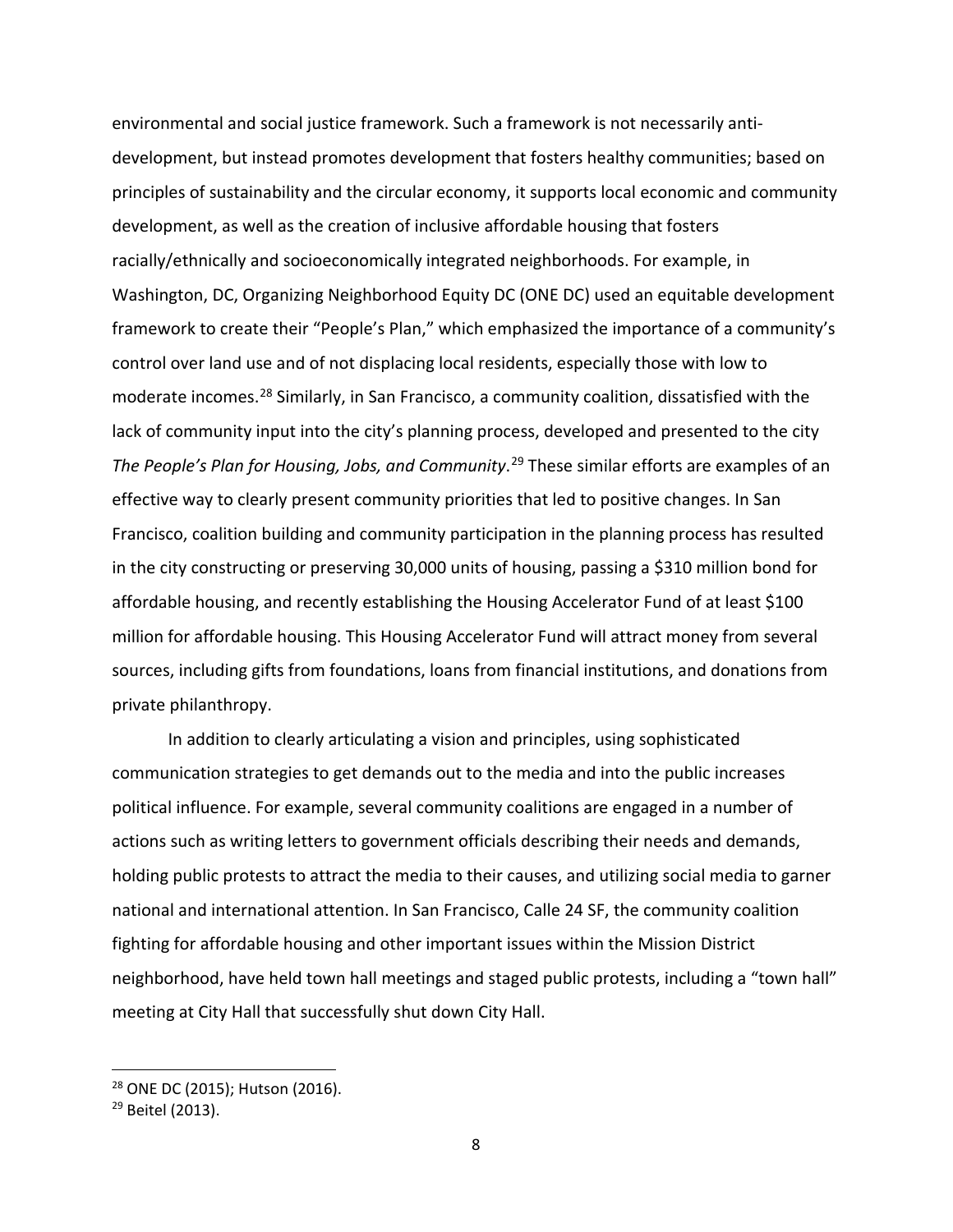Once a coalition has increased its political voice and influence, building relationships across sectors and institutions and around issues can also move an agenda forward. Take for instance Calle 24 SF's ability to build relationships with the mayor and other government officials and agencies: this community coalition's relationship with government has enabled them to attract financial support for their cause as well as enhance their social and political capital within City Hall. Ultimately, the mayor and other city agencies helped support Calle 24 SF's efforts to develop a Latino Cultural District and moved them closer to being designated a special use district. This designation increases residents' control over the land development process. Calle 24 SF's relationships with public institutional actors, nonprofit organizations, and the private sector will likely result in bigger wins down the road for neighborhood residents, the city, and even the region, so long as these relationships are built on trust, transparency, and respect.

#### **Compromise When Appropriate**

Community organizations must clearly articulate their needs and demands, but be willing to compromise and collaborate to achieve their goals when appropriate. Compromising has become more difficult in our current hyper-polarized political and social environment, but it is often necessary for a community's goals to be realized. In Brooklyn, some people have been critical of BrooklynSpeaks' settlement agreement with the State, City, and private developers around the Atlantic Yards development project (now known as the Pacific Park development), initially a 22-acre development with the Barclays Center at its heart. Founded in 2006, BrooklynSpeaks is an initiative sponsored by civic associations, community-based organizations, and advocacy groups. The initiative's primary mission is to advocate for transparency by state and city government officials and to involve the public in the decision-making process.<sup>[30](#page-10-0)</sup> After years of litigation, disputes around eminent domain, and the Great Recession, BrooklynSpeaks was successful in reaching a settlement agreement that prioritized and sped up the construction of 2,250 affordable housing units promised to residents along with several other key community benefits. More importantly, by reaching a compromise, the community can help monitor the community benefit process and evaluate the outcomes of the Atlantic

<span id="page-10-0"></span><sup>&</sup>lt;sup>30</sup> BrooklynSpeaks (2015).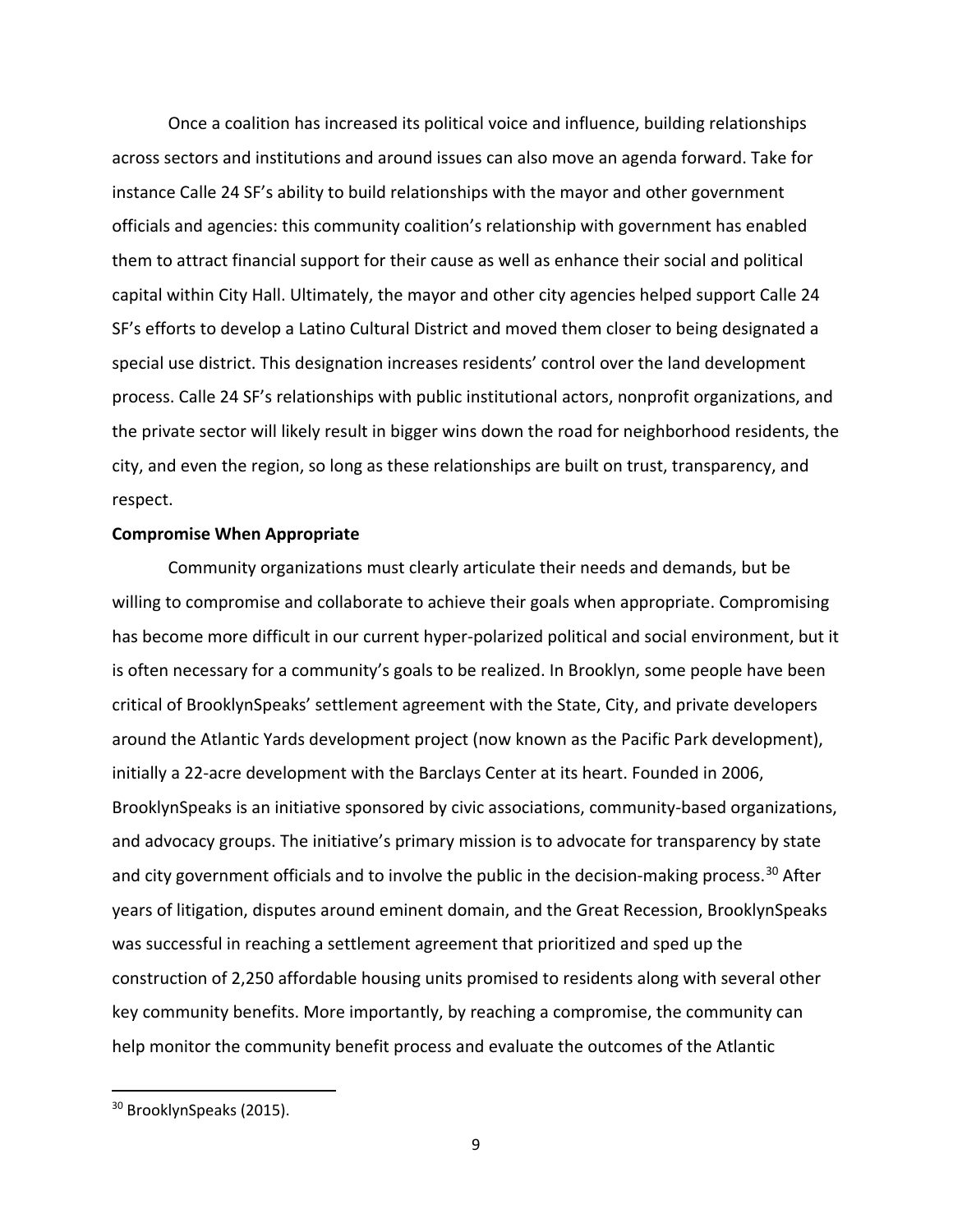Yards/Pacific Park development via a community development corporation that was created to monitor the development and construction process.

### **The Role of Community Benefits Agreements in the Fight for Equitable Development**

Another strategy local residents and their advocates are utilizing to preserve affordable housing and mitigate displacement is the community benefits agreement (CBA). Following Gross (2008), I define a CBA as *a legally binding contract (or set of related contracts), setting forth a range of community benefits regarding a development project or projects, and resulting from substantial community involvement*. [31](#page-11-0) CBAs were initially developed in the late 1990s to measure local benefits such as jobs and affordable housing provided by development projects and to understand the exposure and risk to neighboring communities<sup>32</sup>; now, they represent a community's effort "to change policy and bring some of the benefits of development to residents directly affected by large projects."<sup>[33](#page-11-2)</sup> As the familiarity and use of CBAs increases, some argue that an effective CBA must (1) be structured around a single development project; (2) be a legally enforceable contract; (3) be broad-based and address a range of community interests; and (4) result from significant community involvement and engagement.<sup>[34](#page-11-3)</sup>

For a CBA to meet these criteria, the process of negotiating it must be inclusive and accountable.<sup>[35](#page-11-4)</sup> For a CBA to be inclusive, the process leading up to its development should include broad outreach to, and inclusion of, as many community residents as possible before any contract is approved. The main challenges with ensuring that a CBA meets a community's needs lie in defining clearly who the "community" is and in developing comprehensive mechanisms to ensure that all members have been included in the CBA process. Just as accountability in process is important, it is also critical that a CBA be legally binding and have adequate enforcement mechanisms.<sup>[36](#page-11-5)</sup> Although CBAs are defined as private agreements between a community coalition and a developer, cities often play a role. A city may not be a

<span id="page-11-0"></span><sup>&</sup>lt;sup>31</sup> Gross (2008).

<span id="page-11-1"></span><sup>&</sup>lt;sup>32</sup> Wolf-Powers (2010); Moore and Nettles (2010); Salkin and Lavine (2008).

<span id="page-11-2"></span><sup>&</sup>lt;sup>33</sup> Saito and Truong (2014).

<span id="page-11-3"></span><sup>34</sup> Gross (2008).

<span id="page-11-4"></span><sup>&</sup>lt;sup>35</sup> Gross (2008); Gross, LeRoy, and Janis-Aparicio (2005).

<span id="page-11-5"></span><sup>36</sup> Moore and Nettles (2010); Gross (2008); Marcello (2007).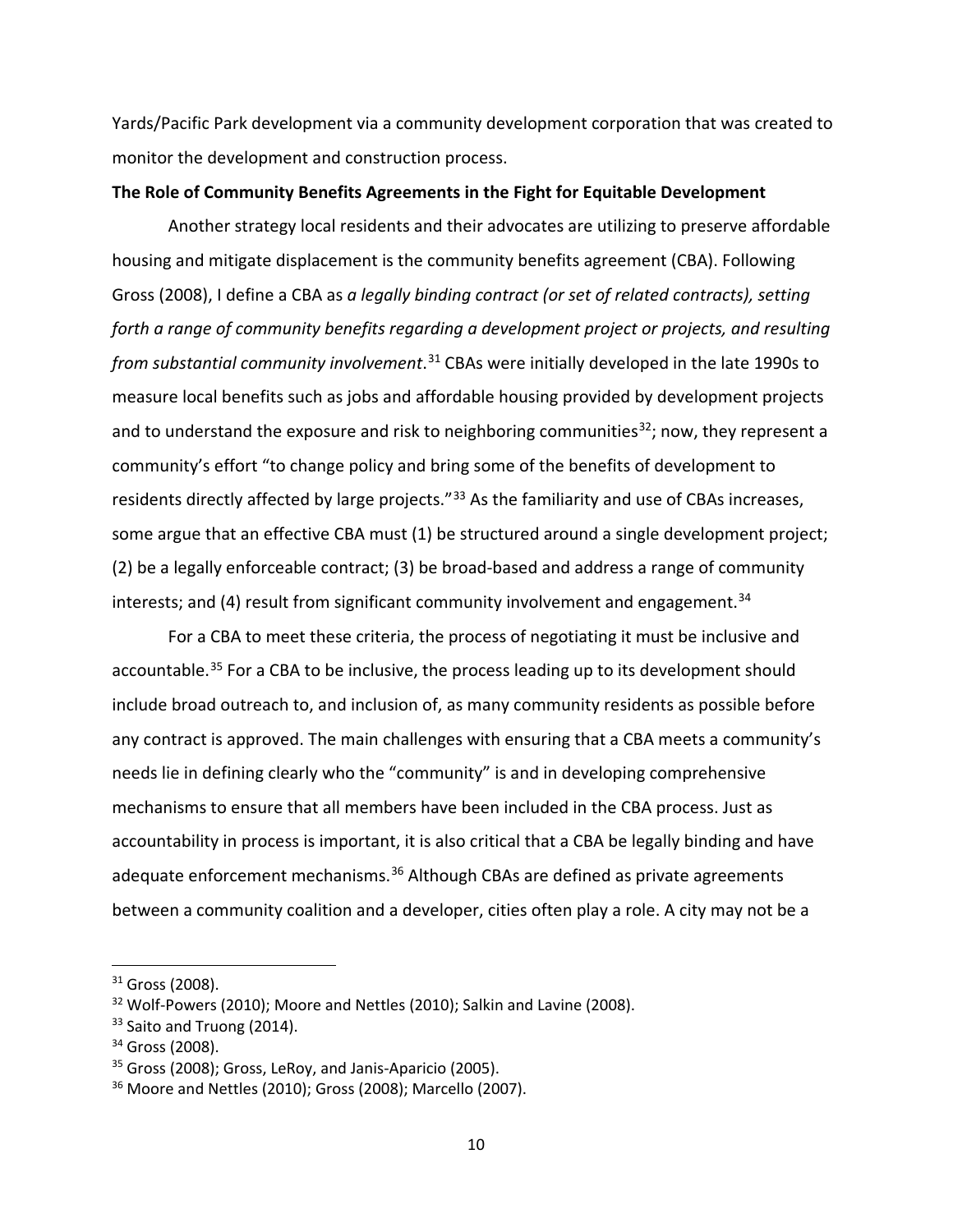party to the agreement but may still be involved in the CBA negotiations—either by sitting at the bargaining table or by withholding its discretionary zoning approval on a project unless a developer has entered into a CBA with the community coalition.<sup>[37](#page-12-0)</sup>

The Staples Center development in Los Angeles provides an illustrative example of an effective CBA. The LA Live CBA for the Staples Center involved 21 community groups and five labor unions agreeing to support the development of the Staples Center, which was funded in part by public subsidies.<sup>[38](#page-12-1)</sup> In exchange, the developers agreed to make reasonable efforts to provide affordable housing, to make 70 percent of the 5,500 permanent jobs generated by the development living wage jobs, and to implement a first-source hiring program that targeted groups whose homes or jobs were displaced by the development, low-income individuals living within a three mile radius, and low-income individuals from the city's poorest census tracts.<sup>[39](#page-12-2)</sup>

The LA Live CBA is considered to be the model of a comprehensive CBA. Ten years later, researchers found that the developer had met its affordable housing development obligations and worked closely with community partners "to establish an effective local hiring program, and helped fund a newly created land trust."<sup>[40](#page-12-3)</sup> The researchers attributed the developer's compliance in part to the developer's need for continued support from the community coalition—the strong community organizing infrastructure that benefited negotiations, monitoring, and implementation. [41](#page-12-4)

Many community coalitions and their leaders are also advocating for better ways to monitor and evaluate outcomes negotiated through CBAs. For example, community coalitions are advocating for the creation of independent third-party monitors, consisting of individuals from multiple sectors who evaluate and report on the progress of developers' efforts to honor the promises made in CBAs. Monitoring and coordinating job and housing programs can take

<span id="page-12-0"></span><sup>&</sup>lt;sup>37</sup> In California, some local governments enter directly with the developer into master development agreements, in which the developer agrees to provide a series of community benefits that may look similar to those found in a CBA.

<span id="page-12-1"></span><sup>&</sup>lt;sup>38</sup> Salkin and Lavine (2008).

<span id="page-12-2"></span> $39$  Ibid.

<span id="page-12-3"></span><sup>&</sup>lt;sup>40</sup> Saito and Truong (2014).

<span id="page-12-4"></span> $41$  Ibid.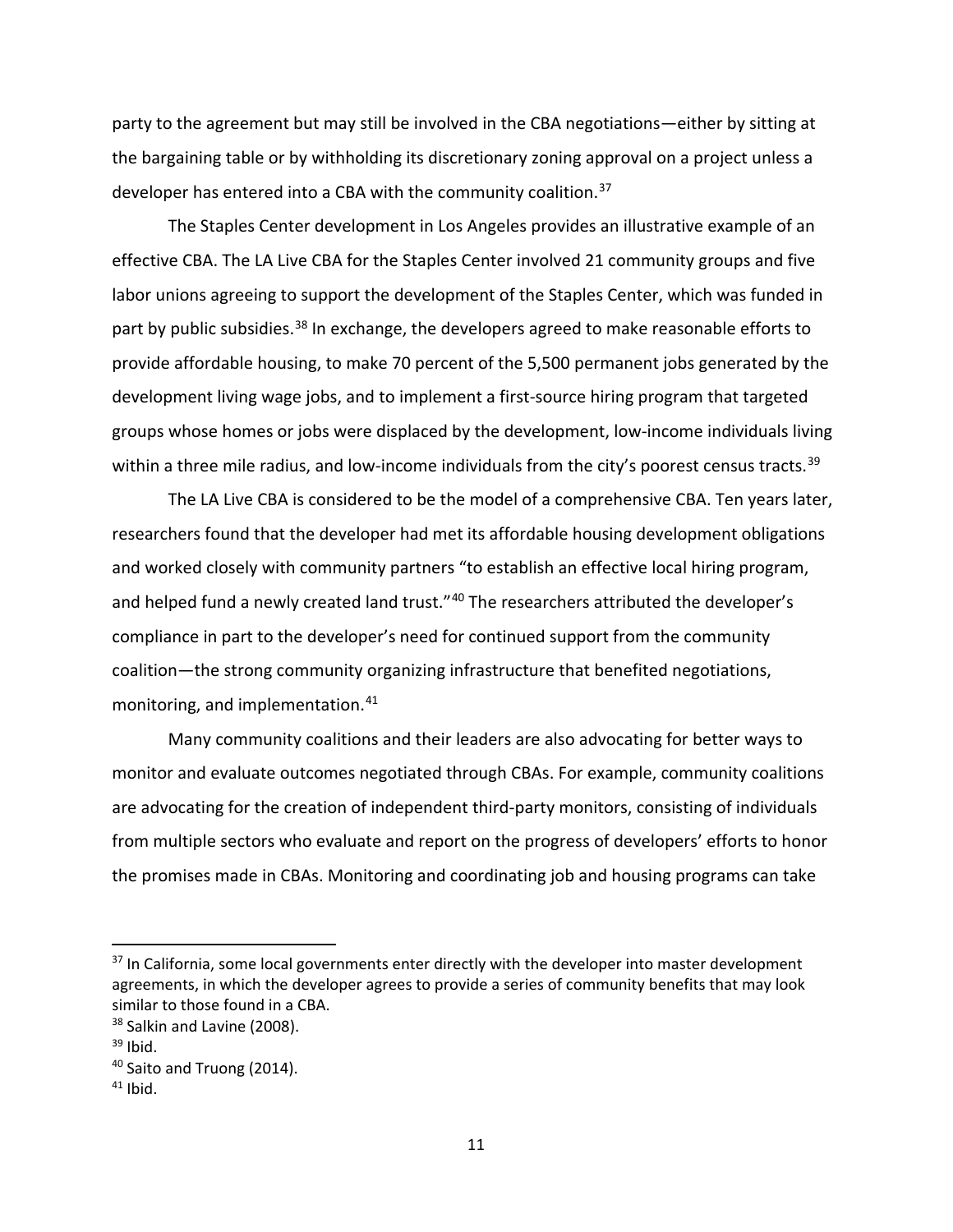substantial staff resources, over and above what may be available to a community organization; therefore, "studies of the implementation of CBAs suggest that funding for staff should be part of such agreements."[42](#page-13-0)

Efforts to promote CBAs have required community coalitions to organize and educate local residents about the city planning process, specifically around issues related to housing, land use, economic development, and public contracting. The goal of these coalitions is to require public entities to incorporate many of the same ideas enumerated in CBAs into public policies and regulations that impact large contracts and projects funded by public subsidies.<sup>[43](#page-13-1)</sup> Ultimately, this strategy has enabled communities to incorporate land use tools as a strategy to monitor and, if needed, to slow down development and mitigate the negative effects of gentrification and displacement.

#### **Conclusion**

To mitigate the negative effects of gentrification and displacement, less affluent urban residents will have to continue building their base from the ground up, strengthening their community coalitions, and lending their voices and political support to policies that benefit them. True, income inequality and other large external forces shaping the current development patterns within cities will not be solved simply through community organizing efforts. It is important that private philanthropy and foundations also support efforts to build community capacity and multi-sector coalitions. Such efforts will increase community engagement and community participation in the planning process. They will also encourage local governments to more meaningfully incorporate residents into the planning process, as they have in cities such as Boston, New York, San Francisco, and Los Angeles, and thus to prioritize equitable economic, environmental, and social justice outcomes. For the most vulnerable residents of our cities, it is crucial to be heard early and often in the planning of major development project. For governments and developers, too, it is much better to hear residents' voices early in the

<span id="page-13-0"></span> $42$  Ibid.

<span id="page-13-1"></span> $43$  Ibid.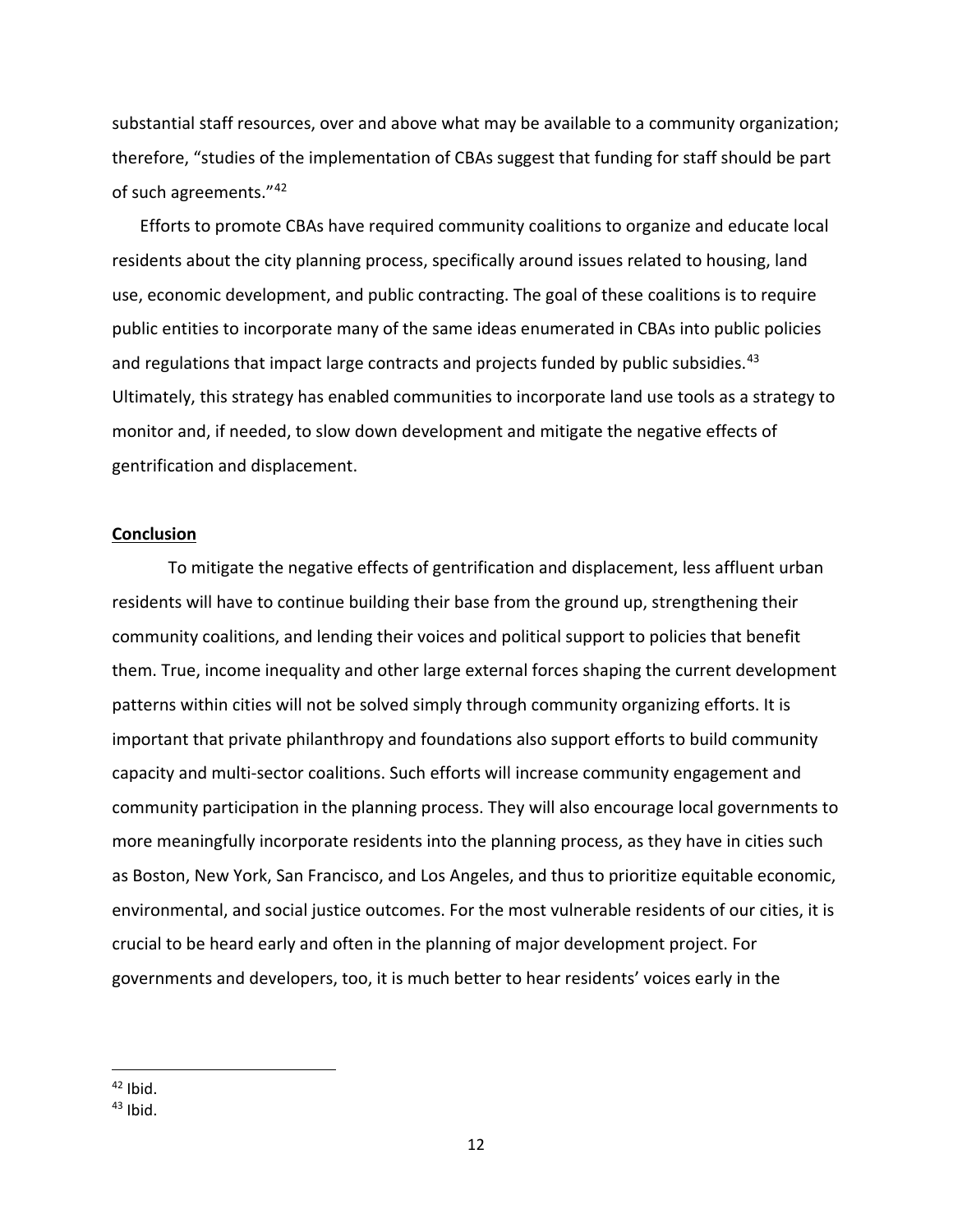planning process rather than belatedly in protests and litigation, which at the end of the day hurt the city as a whole.

## **Bibliography**

"About BrooklynSpeaks." *BrooklynSpeaks,* [http://brooklynspeaks.net/about.](http://brooklynspeaks.net/about)

- Beitel, Karl. 2013. *Local Protest, Global Movements: Capital, Community, and State in San Francisco.* Philadelphia: Temple University Press.
- Bergad, Laird W. 2013. "Trends in Median Household Income among New York City Latinos in Comparative Perspective, 1990 – 2011." Latino Data Project Report 54, table 2, p. 10, at http://clacls.gc.cuny.edu/.
- ———. *The Concentration of Wealth in New York City: Changes in the Structure of Household Income by Race/Ethnic Groups and Latino Nationalities 1990 - 2010.* New York: Center for Latin American, Caribbean, and Latino Studies, CUNY Graduate Center. [http://clacls.gc.cuny.edu/files/2014/01/Household-Income-Concentration-in-NYC-1990-](http://clacls.gc.cuny.edu/files/2014/01/Household-Income-Concentration-in-NYC-1990-2010.pdf) [2010.pdf.](http://clacls.gc.cuny.edu/files/2014/01/Household-Income-Concentration-in-NYC-1990-2010.pdf)
- Checker, Melissa. 2011. "Wiped Out by the 'Greenwave': Environmental Gentrification and the Paradoxical Politics of Urban Sustainability." *City & Society* 23, no. 2: 210–29.
- Dooling, Sarah. 2009. "Ecological Gentrification: A Research Agenda Exploring Justice in the City." *International Journal of Urban and Regional Research* 33, no. 3: 621–39.
- Dowling, T. J. 2000. "Reflections on Urban Sprawl, Smart Growth, and the Fifth Amendment." *University of Pennsylvania Law Review* 148, no. 3: 873-87.
- Dulaney, C. 2015. "Waldorf Astoria Hotel Sale Completed." Wall Street Journal, February 11. [http://www.wsj.com/articles/waldorf-astoria-hotel-sale-completed-1423705536.](http://www.wsj.com/articles/waldorf-astoria-hotel-sale-completed-1423705536)
- Fiscal Policy Institute. 2015. "New York City's Recovery Finally Starts Generating Wage Gains." New York. http://fiscalpolicy.org/wp-content/uploads/2015/04/NYCs-recovery-generating-wage-gains.pdf.
- Glass, Ruth. 1964. Introduction to *London: Aspects of Change*, by the Centre for Urban Studies, University College, London. London: MacGibbon & Kee. Reprinted in Ruth Glass, *Clichés of Urban Doom*, 133-58. New York: Blackwell.
- Gross, Julian. 2008. "Community Benefits Agreements: Definitions, Values, and Legal Enforceability." *Journal of Affordable Housing and Community Development Law* 17: 35-58.
- Gross, Julian, Greg LeRoy, and Madeline Janis-Aparicio. 2005. "Community Benefits Agreements: Making Development Accountable." Washington, DC: Good Jobs First.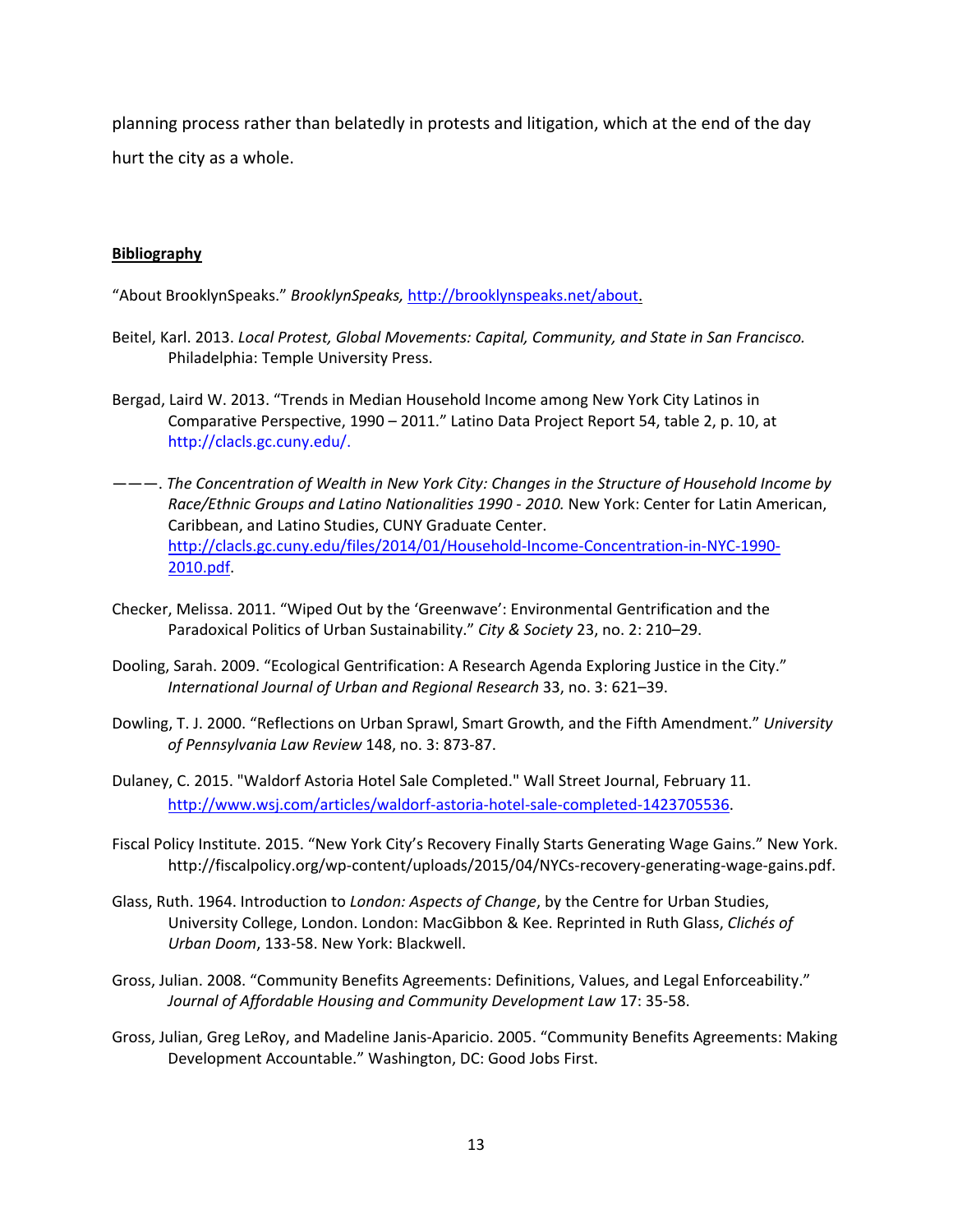- Hammel, Daniel J., and Elvin K. Wyly. 1996. "A Model for Identifying Gentrified Areas with Census Data." *Urban Geography* 17, no. 3: 248–68.
- Hutson, Malo. 2016. *The Urban Struggle for Economic, Environmental, and Social Justice: Deepening Their Roots*. London: Routledge Earthscan.
- JCHS (Joint Center for Housing Studies of Harvard University). 2016. "State of the Nation's Housing 2016." [http://www.jchs.harvard.edu/research/state\\_nations\\_housing](http://www.jchs.harvard.edu/research/state_nations_housing) (accessed January 8, 2017).
- Kneebone, Elizabeth, and Natalie Holmes. 2016. "US Concentrated Poverty in the wake of the Great Recession." March 31. Washington, DC: Brookings Institution. [https://www.brookings.edu/research/u-s-concentrated-poverty-in-the-wake-of-the-great](https://www.brookings.edu/research/u-s-concentrated-poverty-in-the-wake-of-the-great-recession/)[recession/](https://www.brookings.edu/research/u-s-concentrated-poverty-in-the-wake-of-the-great-recession/) (accessed January 17, 2017).
- Knox, Paul L., and Linda McCarthy. 2005. *Urbanization: An Introduction to Urban Geography*. 2nd ed. Upper Saddle River, NJ: Pearson Prenctice Hall.
- Lees, Loretta. 2003. "Super-Gentrification: The Case of Brooklyn Heights, New York City." *Urban Studies* 40, no. 12: 2487-2509.
- Marcello, David A. 2007. "Community Benefit Agreements: New Vehicle for Investment in America's Neighborhoods." *The Urban Lawyer* 39: 657-69.
- Moore, Eli, and Marvin Nettles. 2010. "Advancing Health Through Community Benefits Agreements: Four Case Studies and Lessons for the Redevelopment of the Oakland Army Base." Oakland, CA: Pacific Institute.
- Moretti, Enrico. 2012. *The New Geography of Jobs*. New York: Houghton Miffilin Harcourt.
- Negron, Michael. 2013. "Limited Authority, Big Impact: Chicago's Sustainability Policies and How Cities Can Push an Agenda Amidst Federal and State Inaction." *Harvard Law & Policy Review* 7: 277-97.
- Newman, Kathe, and Elvin K. Wyly. 2006. "The Right to Stay Put, Revisited: Gentrification and Resistance to Displacement in New York City." *Urban Studies* 43, no. 1: 23-57.
- Nolon, John R. 2013. "Shifting Paradigms Transform Environmental and Land Use Law: The Emergence of the Law of Sustainable Development." *Fordham Environmental Law Review* 24: 242-74.
- ONE DC (Organizing Neighborhood Equity DC). 2015. "The People's Platform Manifesto." Washington, DC. http://www.onedconline.org/peoplesplatform.
- Owen, David. 2010. *Green Metropolis: Why Living Smaller, Living Closer, and Driving Less Are Keys to Sustainability*. New York: Penguin.
- Pearce, Diana. 2014. *Overlooked and Undercounted: The Struggle to Make Ends Meet in New York City*. Prepared for the Women's Center for Education and Career Advancement with support from The United Way of New York City, The New York Community Trust, and City Harvest. Available at [http://depts.washington.edu/selfsuff/docs/NYCity2014.pdf.](http://depts.washington.edu/selfsuff/docs/NYCity2014.pdf)